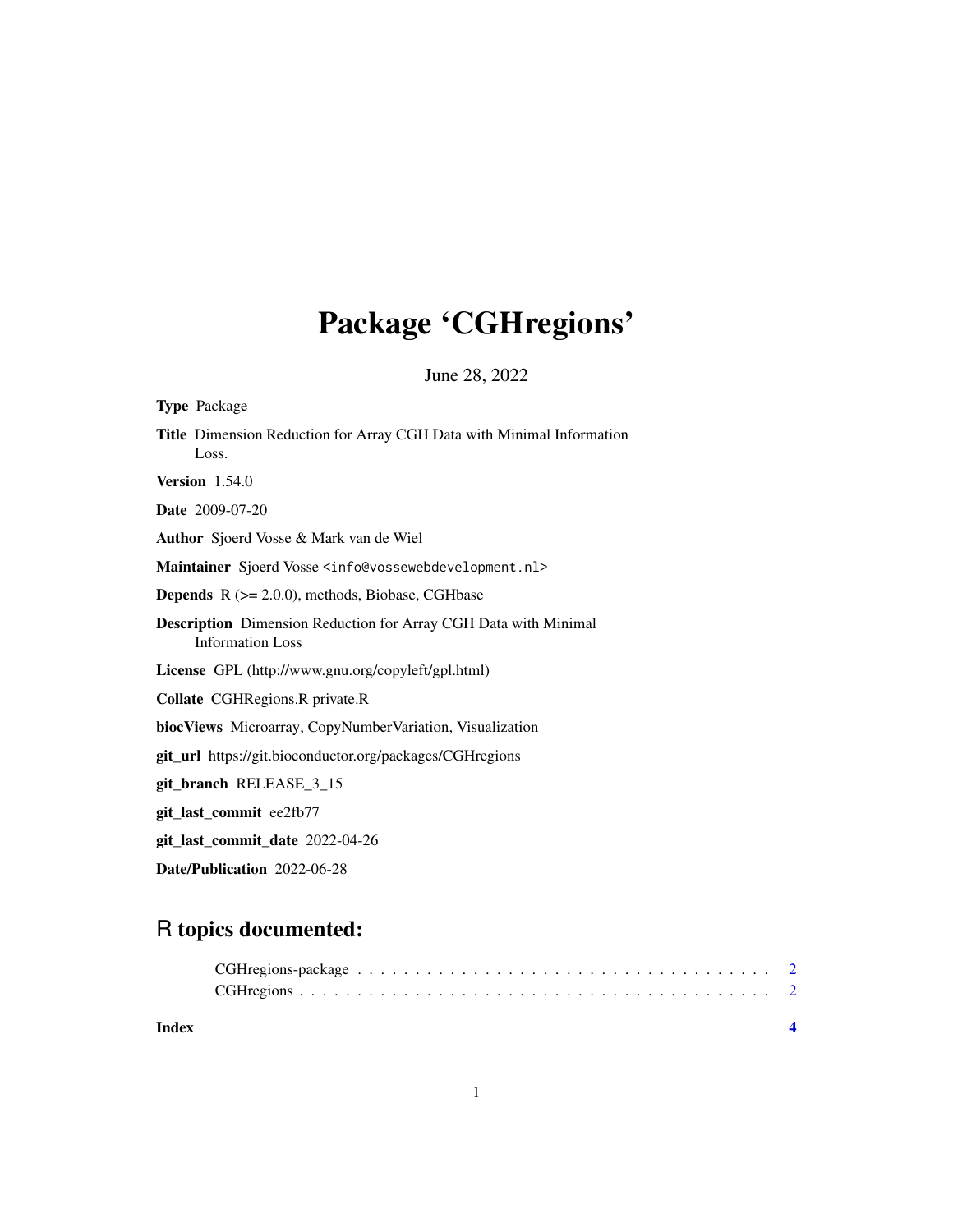<span id="page-1-0"></span>CGHregions-package *Dimension Reduction for Array CGH Data with Minimal Information Loss.*

# Description

CGHregions takes as input array CGH data (log2-ratios) that have been segmented (i.e., split into chromosomal segments of similar log2-ratios) and called (i.e., a copy number assigned to each segment) on a per-sample basis and adjusts the segmentation so that break-points that are in similar locations across multiple samples are set to be in identical locations. Segmented and called data can be obtained by using the CGHcall package. The resulting dimensionality reduction facilitates downstream analysis in a variety of ways (e.g., reduces severity of multiple hypothesis testing, facilitates clustering and visualization, reduces computer memory requirements).

# Details

| Package: | CGH regions |
|----------|-------------|
| Type:    | Package     |
| Version: | 0.99.0      |
| Date:    | 2008-04-29  |
| License: | GPL.        |

# Author(s)

Mark van de Wiel and Sjoerd Vosse Maintainer: Mark van de Wiel <mark.vdwiel@vumc.nl>

# References

Mark A. van de Wiel and Wessel N. van Wieringen (2007). CGHregions: Dimension Reduction for Array CGH Data with Minimal Information Loss. *Cancer Informatics, 2*, 55-63.

| CGHregions | Dimension Reduction for Array CGH Data with Minimal Information |
|------------|-----------------------------------------------------------------|
|            | Loss                                                            |

# Description

Dimension Reduction for Array CGH Data with Minimal Information Loss

#### Usage

CGHregions(input, averror=0.01)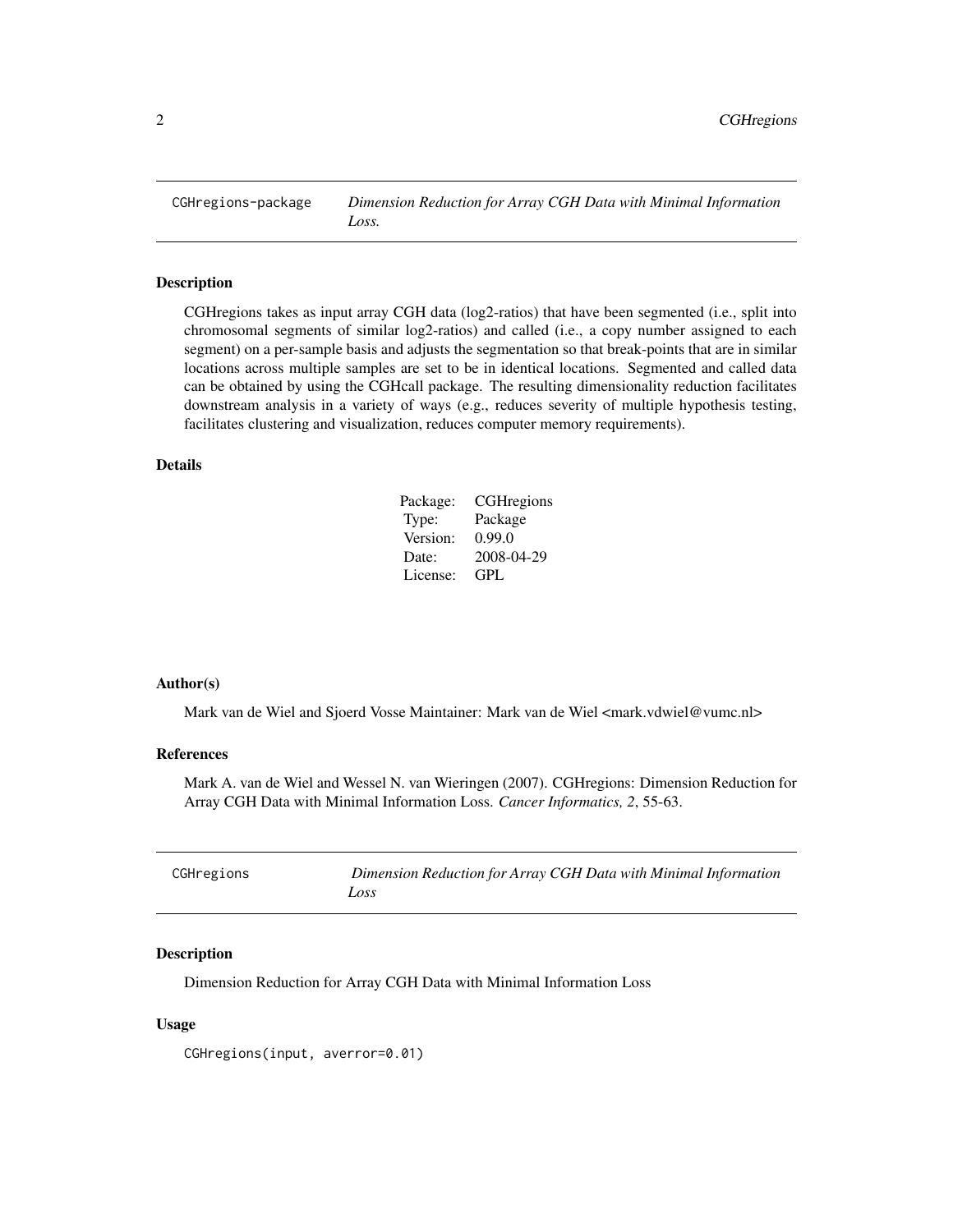# <span id="page-2-0"></span>CGH regions 3

### Arguments

| input   | An object of class cghCall, a character string or a data frame. See details for<br>information on the latter two. |
|---------|-------------------------------------------------------------------------------------------------------------------|
| averror | Maximal information loss allowed.                                                                                 |

# Details

Please read the article and the supplementary information for detailed information on the algorithm.

If the input is not an object of class [cghCall](#page-0-0) it should be either a dataframe or a tabseparated textfile (textfiles must contain a header). The first three columns should contain the name, chromosome and position in bp for each array target respectively. The chromosome and position column must contain numbers only. Following these is a column with log2 ratios for each of your samples. If the input type is a textfile, missing values should be represented as 'NA' or an empty field.

The algorithm reduces the call matrix to a smaller matrix that contains regions rather than individual clones. The regions consist of consequtive clones the signatures of which are very much alike. The dimension reduction is potentially for testing and clustering puposes. The amount of information lost by this dimension reduction is controlled by averror. The larger averror, the less regions will result.

# Value

This function returns an object of class [cghRegions](#page-0-0)

## Author(s)

Mark van de Wiel and Sjoerd Vosse Maintainer: Mark van de Wiel <mark.vdwiel@vumc.nl>

### References

Mark A. van de Wiel and Wessel N. van Wieringen (2007). CGHregions: Dimension Reduction for Array CGH Data with Minimal Information Loss. *Cancer Informatics, 2*, 55-63.

#### Examples

```
data(WiltingCalled)
result <- CGHregions(WiltingCalled)
```